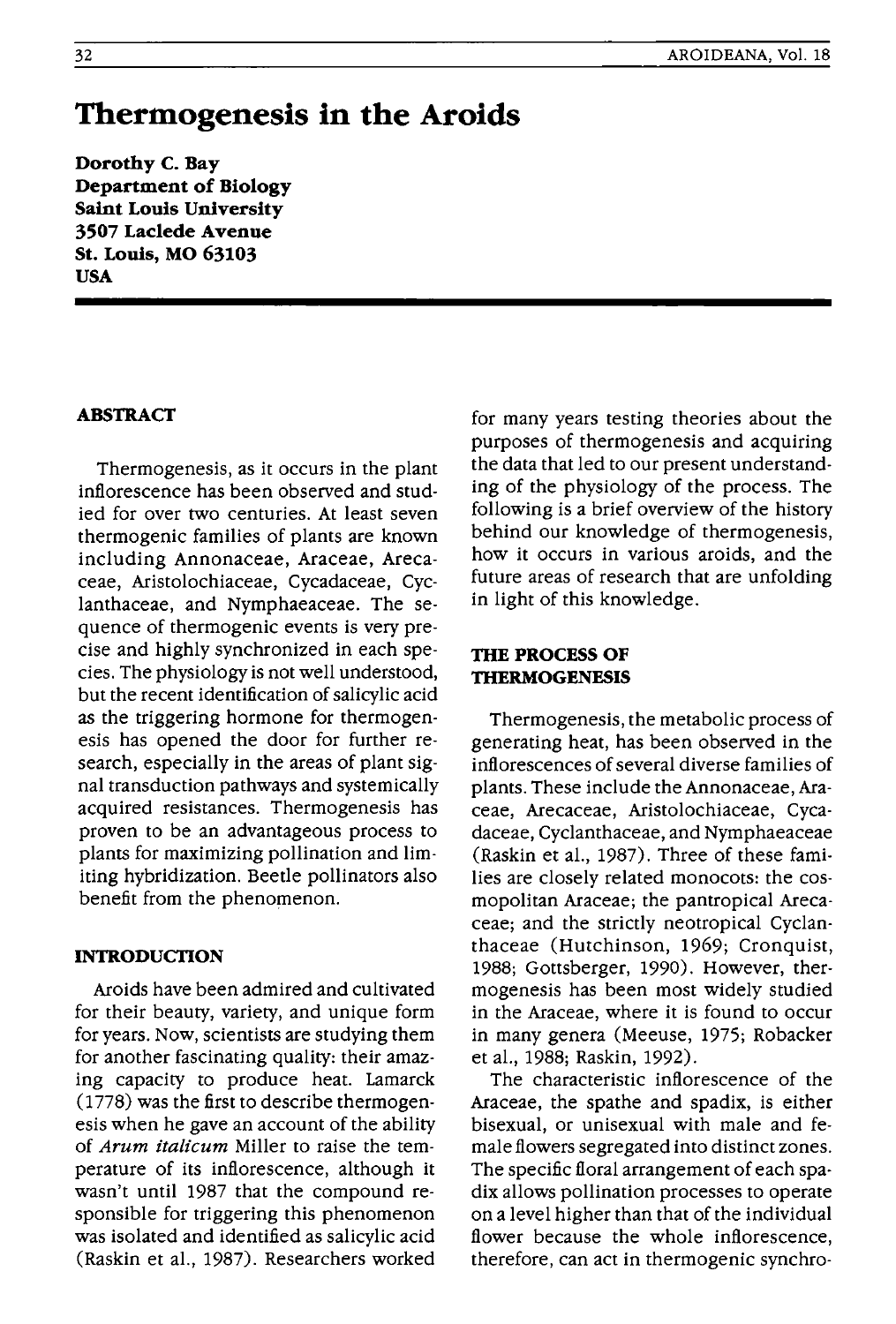ny (Beach, 1986). Early researchers studying thermogenesis in aroids noted that the sequence and location of warmth are very precise, both in duration and degree of heating. In addition, the various sequences are consistent, and distinct to each species (Kraus, 1896; Leick, 1915; Schmucker, 1925).

Leick (1915) concluded that there are four general patterns of thermogenesis demonstrated by the genera *Monstera, Philodendron, Colocasia,* and *Arum.* He considered the genus *Monstera* to have the most primitive system of thermogenesis because he found that this genus follows a fairly simple pattern of moderate heat production. The inflorescence in the Monsteroideae is unisexual, i.e. all the flowers are similar and have both male and female parts. The spadix heats up on three consecutive days, but the amount of heat produced is never more than a few degrees nor is it generated for more than a few hours in the afternoon and early evening. On the first day the middle and base of the spadix are the warmest. On the second day the maximum amount of heat is at the apex, however, this is barely warmer than the rest of the spadix. During the peak warmth this day, the anthers open. The third day brings one last warm period that is much cooler than the previous ones. The spadix is always cool during the night and in no way does the spathe enclose the spadix.

Another example of thermogenesis that is simple in sequence, but extreme in length and degree of heating, is found in the genus *Symplocarpus.* In this genus the whole spadix, having hermaphroditic flowers, heats up all at once. The spadix may generate heat steadily for as long as two weeks and produce enough heat to raise the temperature of the spadix 35°C above the surrounding air temperature (ambient). During this time the flowers mature, attract pollinators, and are fertilized. All of this takes place in the winter in temperate climates, sometimes with snow on the ground (Meeuse, 1975).

Leick's second pattern of thermogenesis was thoroughly studied by Nagy *etal. (1972)*  and described by Gottsberger & Silberbauer-Gottsberger (1991) for *Philodendron selloum* K. Koch. This species' inflorescence is arranged with the fertile male flowers at the distal end (toward the apex) of the spadix, then a region of sterile male flowers (staminodia) situated between the fertile male flowers and the female flowers, and the fertile female flowers forming near the base of the spadix. Anthesis (the maturation of the inflorescence) begins in the early evening as the spathe opens to reveal staminodia as warm as 45°C. The staminodia produce and release odors that are effectively dispersed (through volatization) and serve to attract, specifically, *Erioscelis emarginata* Mannerheim, a scarab beetle. Beetles enter the floral chamber (the larger "kettle" surrounding the receptive female flowers) formed by the enveloping spathe. They mate, eat pollen and staminodia, and lick sticky exudate from the stigma, then rest. Twenty-four hours later the spathe opens slightly, leaving only a narrow opening through which the beetles can squeeze out. The spadix begins to cool toward evening and the beetles leave. At that time the male flowers are ripe and extrude copious amounts of pollen that adheres to the bodies of the escaping beetles. In the evening hours they fly away, but soon they are attracted to other P. *selloum* inflorescenses just entering the anthesis phase. This time when the beetles enter the floral chamber, they are laden with the pollen of the inflorescence visited the night before and proceed to pollinate the fertile female flowers of the new inflorescence.

A more intricate process of thermogenesis was observed in the genus *Colocasia.*  The periods of heat production may be as many as five, and the amount of heat produced may raise the temperature of the spadix many degrees above ambient. The exact sequence and intensity are apparently contingent on the temperature of the surrounding environment of the plant. The genus produces a bisexual spadix with an infertile 'appendix' forming at the apex, male flowers in the middle, and female flowers near the base. The first warming period involves mainly the sterile, appendicular region which gets very warm, and the female, basal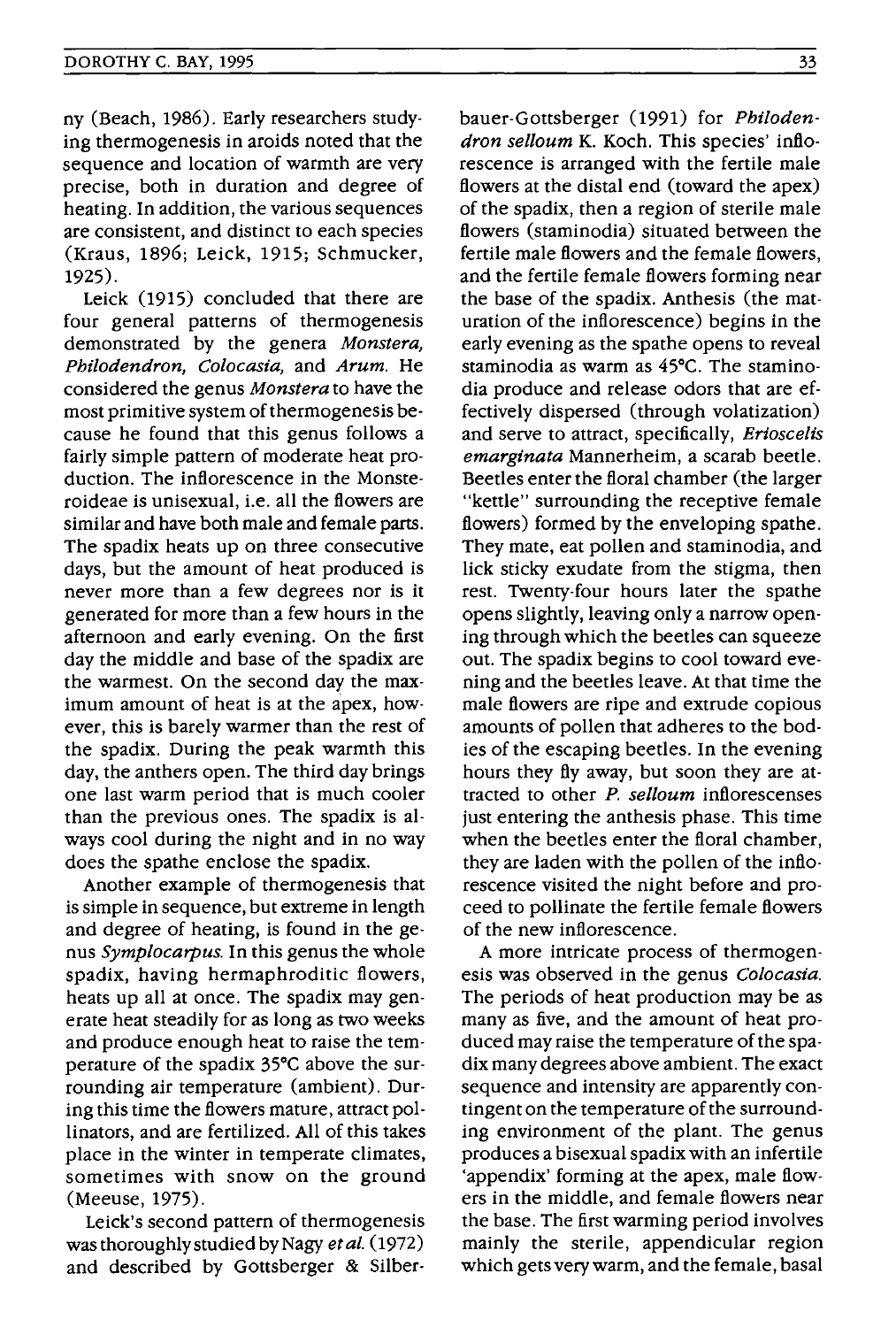region which heats only moderately. The anthers mature during a cooler second or third warming period. Maximum heat is always produced in the mid-afternoon. Cooler temperatures in the environment lessen the amount of heat produced, while higher temperatures elevate it. Cooler temperatures also increase the total number of warming periods, thus possibly maximizing the amount of time the plant is attractive to pollinators that may be less active due to the cooler weather (Hoppe, 1879; Leick, 1915).

The most complex process of thermogenesis is typified by the genus *Arum,* the inflorescences of which are well-known as arum lilies. The spadices in this genus are divided into four distinct zones. From the apical end to the base these are: an appendix; then a cluster of bristly staminodia; below them the male flowers, followed byanother ring of bristly staminodia; and the female flowers at the base. On the day of anthesis, the appendix heats up and disperses odors drawing a multitude of insects. The precise odor in many aroids following this general pattern of thermogenesis is specific to each species, and frequentlyattracts a particular species or family of insect, usually a beetle, fly, gnat, bee, or wasp. The odors produced by an inflorescence may change in the course of flowering, initially they awaken an urge to feed in the potential pollinators, and later arouse the desire to mate (Robacker et aI., 1988; Diamond, 1989). Landing on the spadix and crawling inside the floral chamber, insects find all surfaces covered with slippery oil. While this alone may prevent them from exiting the inflorescence, the bristly staminodes form a bar-like barrier to further discourage escape. The heating of the appendix (and thus the period of attraction) is not long, but it is usually intense, producing temperatures well above ambient, and it occurs in the late morning or early afternoon when many insects are out foraging. Soon the spadix cools and the spathe tightens around the spadix preventing the insects' escape. In the evening the female flowers enter a period of thermogenesis which moderately warms the floral cham-

ber and encourages the insects to remain active. All night they remain in the floral chamber feeding, and becoming covered with the sticky fluid produced by the stigmas. By the next day, the bristles have wilted somewhat, the surfaces are not so slippery, the male flowers have matured, and the inflorescence is cool. The insects leave, but first must crawl through the male flowers where they acquire a coating of pollen that they will carry to the next inflorescence.

Other researchers have given detailed accounts of the capacity for thermogenesis in additional species. Van der Pijl (1937) described the heating sequences in species of *Amorphophallus,* and EI-Din (1968) studied *Schizocasia portei* Schott (now synonymous with *Alocasia portei* Becc. ex Engl.). Meeuse & Buggeln (1969) tested the effects of several environmental factors on *Sauromatum guttatum* Schott; and the process of thermogenesis in *Symplocarpus joetidus* (L.) Nutt. was described by Camazine & Niklas (1984) and Knutson (1972a, 1972b, 1974). Meeuse (1975) investigated a wide range of aroid genera. Leick (1915) suggested that the well-defined, "step-wise" pattern in which thermogenesis proceeds is evidence for the close taxonomic relationship between thermogenic species.

Hoping to find out what precipitates thermogenesis, early researchers studied the effects of light and dark on the inception of the process (Schmucker, 1925; van der Pijl, 1937; Matile, 1958; Meeuse & Buggeln, 1969) and its hormonal control (Buggeln & Meeuse, 1971). Many experiments were conducted on aroid inflorescences regulating the wavelengths of light and the length of time plants were exposed to light and dark. These experiments determined that it is the male flower primordia that are stimulated by a certain sequence of light and dark, particular to each species, that activates the heating of the inflorescence (van Herk, 1937a, 1937b, 1937c; Meeuse & Buggeln, 1969). Van Herk (1937b) suggested that the male flower primordia, thus stimulated, produce an unknown (at that time) hormone, that he named "calorigen," that triggers the heating process.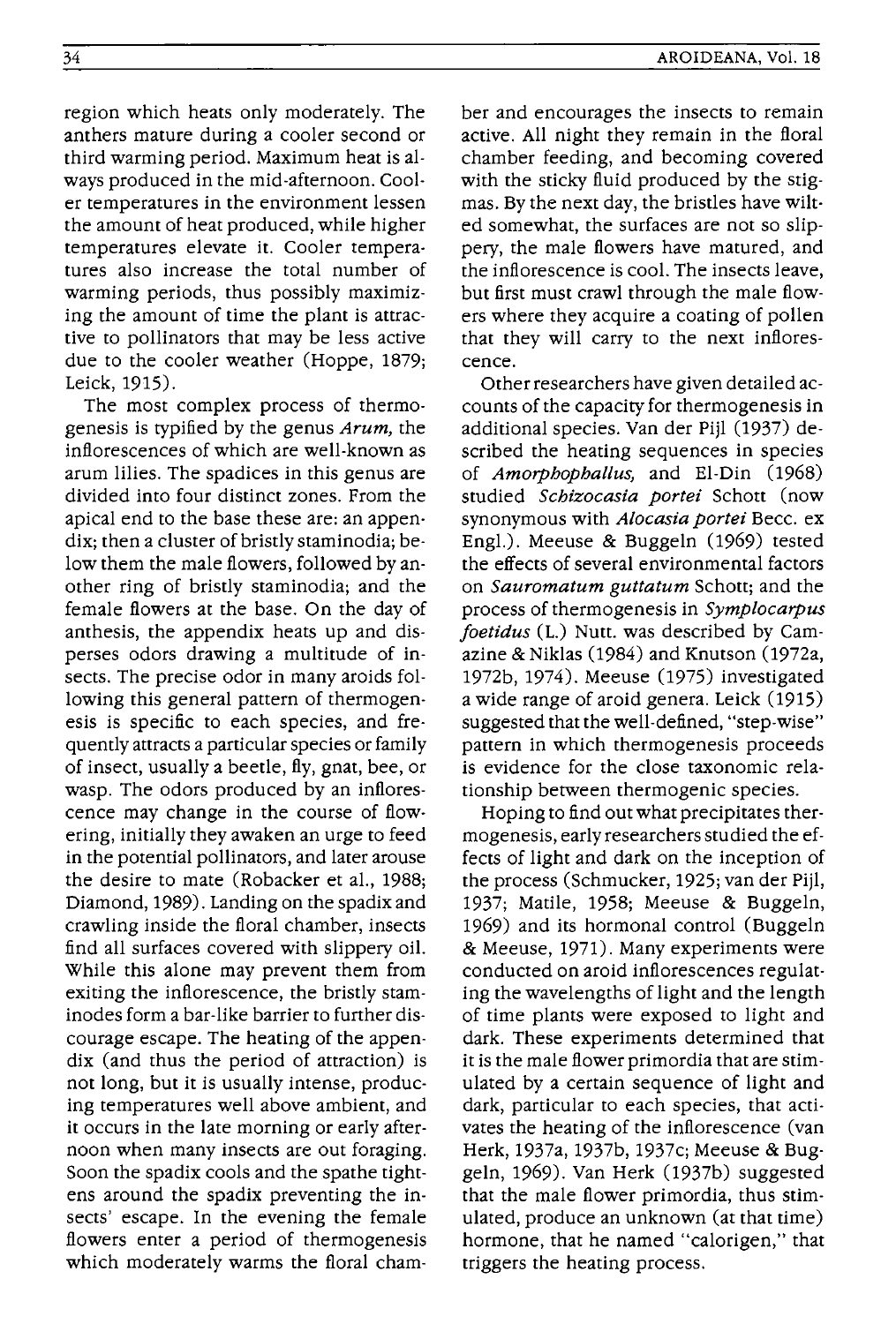#### **PHYSIOLOGY OF THERMOGENESIS**

In the last few decades, scientists have worked hard to decipher the chemical identity of the elusive hormone, "calori· gen," and much progress has been made in understanding the physiology of thermogenesis. The fact that production of heat in the inflorescence is a respiratory event was acknowledged even in the nineteenth century as reported by Kraus (1896). Nagy et al. (1972) showed that metabolic respiration in some aroids, measured by rate of oxygen consumption, approaches the same rate as that of hovering hummingbirds and sphinx moths. The object, of course, of this high rate of respiration in plants is to produce heat, rather than to produce ATP (as animals do) that provides the energy for rapid muscle movement (Meeuse, 1966). To accomplish this tremendous increase in metabolism the mitochondria in the inflorescence switch to an electron transport pathway (a part of the respiration process) known as the "cyanide resistant pathway" (Meeuse, 1975). This respiratory pathway is found exclusively in plant mitochondria although it is similar to the cyanide resistant pathway known in animals (Raskin et aI., 1989). Bendall (1958) measured cytochromes (critical components of the electron transport system) during stages of spadix development in *Arum maculatum* L., and ap Rees et al. (1976) determined pathways of carbohydrate oxidation in the same species. Bendall (1958) determined that mature aroid spadices contain elevated amounts of cytochrome  $B_7$ . However, all of the cytochromes and the complete oxidation reactions involved have not been fully determined yet. There is also an increase in the number of mitochondria per cell in the inflorescence, just prior to the onset of thermogenesis (Aked, 1989). Raskin et al. (1990) measured the levels of salicylic acid found in various reproductive structures of thermogenic taxa and various tissues of nonthermogenic taxa.

After decades of research Raskin et al. (1987, 1989) published the results of studies that determined that salicylic acid is the triggering substance ("calorigen") for thermogenesis. Salicylic acid is also responsible for initiating the production of odoriferous chemicals and unfolding the spathe (Robacker et aI., 1988).

Thermogenesis is fueled by quantities of starch and lipids (oils) in the spadix tissues of all thermogenic plants (van der Pijl, 1937; Walker *et al.,* 1983; Tang *et al.,* 1987; Robacker *et al.,* 1988; Aked, 1989; Gottsberger, 1990). Walker *et al.* (1983) found that during heat production in *Philodendron selloum* K. Koch respiration was fueled with lipids, solely, using mitochondrial  $\beta$ -oxidation (normally occurring in animal tissues) rather than glyoxysomal  $\beta$ -oxidation (the usual method for plant tissues). It is evident that the lipid fuels are stored close to the site of thermogenesis and not transported from other plant tissues. One exception to this is *Symplocarpusfoetidus(L.)*  Nutt., the eastern skunk cabbage. This plant uses tremendous quantities of starch, stored in its large roots, to maintain higher than ambient temperatures for long periods, sometimes melting several inches of snow (Small, 1959; Knutson, 1972a, 1972b, 1974).

#### **ECOLOGICAL ASPECTS**

Originally, it was suggested that the heat of thermogenesis helped to volatize, and thus disperse, the odor-producing chemicals that attract pollinators. The odors produced by many thermogenic aroids are exceedingly repugnant to humans, being those associated with dung and rotting flesh. These odors combined with the fleshy colors of the inflorescences are, however, highly attractive to carrion and dung beetles, and of course some of the odors produced are sweet or spicy (Kraus, 1896; van der Pijl, 1937; van Herk, 1937a, 1937b; Matile, 1958; Smith & Meeuse, 1966; Meeuse, 1966, 1975; Moodie, 1975; Robacker et aI., 1988; Diamond, 1989; Weiss, 1989). Many of these odoriferous chemicals have been isolated and analyzed, some of which are skatole, putrescine, ammonia (Diamond, 1989), amines, indole (Camazine & Niklas, 1984), and cadaverine (Smith & Meeuse, 1966). Three chemical compounds (di-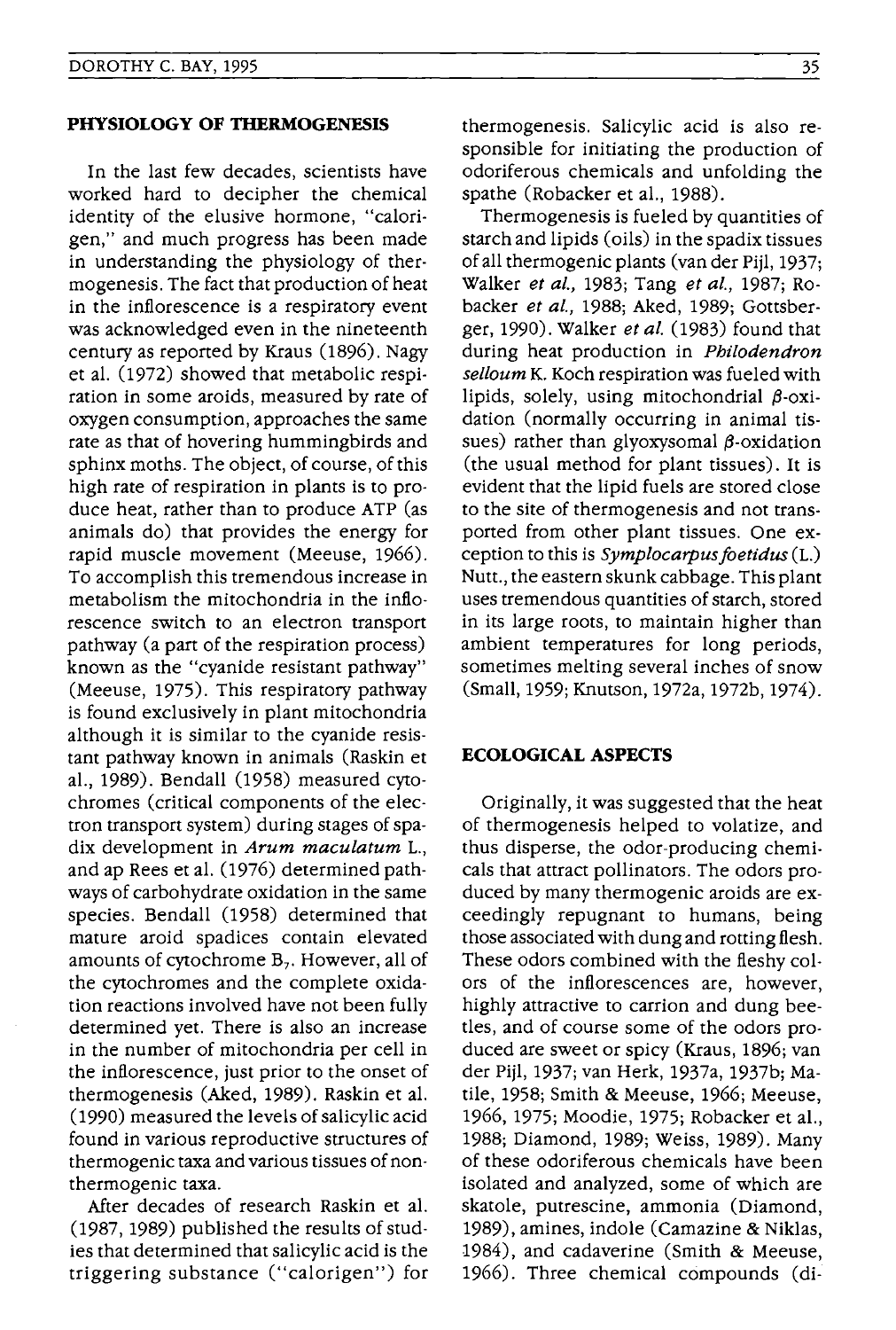ethylamine,I,6-hexanediamine, and 1,2 propanediamine) isolated with gas chromatography by Smith & Meeuse (1966), had not been reported from any higher plants previously. All of these chemicals and compounds are effectively dispersed by heat, because they are quite volatile (Moodie, 1975). In spite of this, researchers doubted that the attraction of pollinators was the sole purpose of thermogenesis because the production of heat is so energy-expensive to the plant, and most of these species can reproduce vegetatively anyway. However, as more studies were done it became apparent that the exact chemical composition, thus the intensity, quality, and essence of the attractive odors, change minute by minute and from place to place between male, female, and sterile parts of the inflorescence. These changes are synchronized, perfectly and specifically, to effect optimal pollination for each species. Furthermore, El-Din (1968), working with *Schizocasia portei* Schott, isolated only one odor-producing compound and suggested that because it is unusual to find only one substance present, it may signify a high pollinator specificity. Such specificity implies a process with a result that is physiologically profitable to the plant species in spite of the cost.

The indirect advantage of having such a precise process of thermogenesis may be the production of genetically variable seed achieved with the increase in cross pollination brought about by the process (Robacker *et at.,* 1988). Plants that grow from this seed will have a greater ability to adapt to changing environmental conditions and thus survive when a species lacking genetic variability may perish.

The precision of pollinator attraction and flowering sequence may also serve to preserve the integrity of a species. Sometimes, the timing of the sequence of anthesis effectively prohibits hybridization because each species attracts only pollinators that have visited other individuals of the same species, therefore carrying only the same species' pollen. This is especially important in circumstances when hybridization is not only possible but quite likely (due

to two or more closely related taxa in immediate proximity of one another) without some means of limitation (Robacker *et at.,*  1988; Weiss, 1989; Gottsberger, 1989, 1990). Self-fertilization, which limits the genetic variability of a species, is usually prevented by the process of protogyny, meaning reproduction in which the sequencing of processes is arranged so that the female flowers mature first and are fertilized before the male flowers mature, and all thermogenetic aroids are protogynous (van der Pijl, 1937). When hybridization and/or self-fertilization are prevented, then pollination by another individual of the same species is important. The highly attractive thermogenic inflorescence enables species-specific pollinators to find another mature inflorescence of the same species especially where individuals of a species may be found far apart, as in much of the tropical rainforest or on dry savannas inhabited by such species as *Philodendron selloum* (Gottsberger, 1986).

Thermogenesis is beneficial to the insect pollinator, too. The warmth of thermogenesis and shelter of the floral structure supply an attractive place for insects to rest, copulate, and remain safe from predators, as well as providing nutritious food for them (Moodie, 1975; Robackeretal., 1988; Gottsberger, 1990).

At least one aroid, *Symplocarpus foetidus,* maintains a regulated, sustained thermogenesis allowing the plant to grow and flower at the coldest time of the year when there is little competition for either the plant or its pollinators. This plant is able to sustain a constant temperature in the inflorescence regardless of fluctuations in the ambient air temperature (Moodie, 1976; Robacker *etal.,* 1988; Camazine & Niklas, 1984; Weiss, 1989).

## **FUTURE CONSIDERATIONS**

Everything that has been discovered about the process of thermogenesis, including the determination of the role of salicylic acid, still does not answer all the questions that researchers have concerning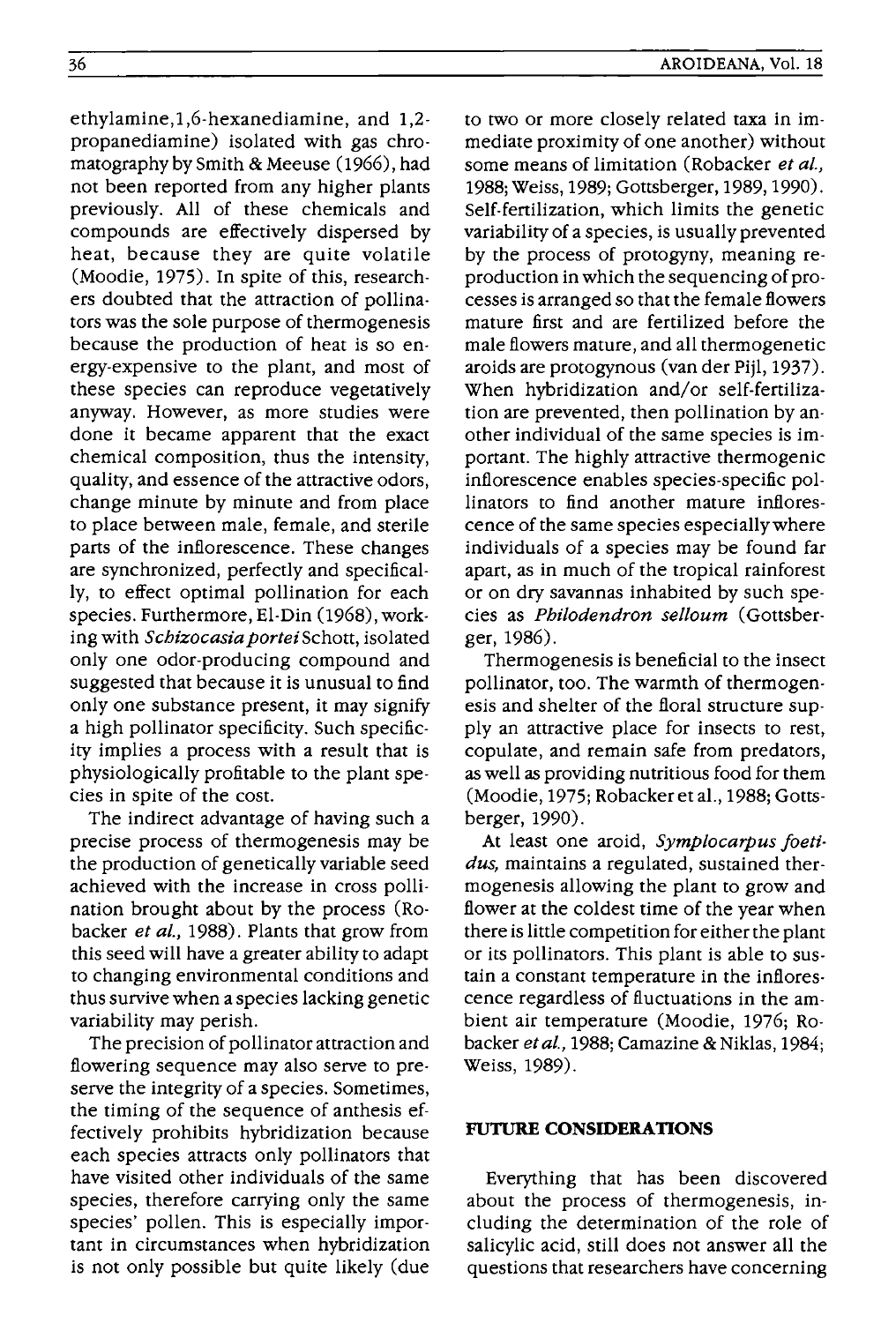this phenomenon. Instead, new questions have been raised (Raskin *et al.,* 1989; Raskin, 1992). It is known that cyanide resistant respiration accompanied by heat production occurs in ripening fruit (Aked, 1989), particularly mangoes, and in plants adapting to frost. However, it is not known if salicylic acid is present or if thermogenesis is occurring in these instances (Kumar *et al.,* 1990). Salicylic acid has been shown to stimulate both flowering in duckweed (Ben-Tal & Cleland, 1982), and the biosynthesis of ethylene, a hormone that promotes fruit ripening (Weiss, 1989). It has been found that salicylic acid induces a systematic acquired resistance to fungal and viral infections in cucumbers (Metraux *et al.,* 1990), and a similar response by tobacco to viral infection was observed by Malamy *etal.* (1990) andYalpani *etal. (1993).*  These findings, coupled with the role of thermogenesis in the pollination of flowers, suggest that salicylic acid may play an important part in the signal transduction pathways of plants (Raskin, 1992; Yalpani *et al.,* 1993). If salicylic acid's function as a plant hormone includes the capability of not only triggering cyanide resistant respiration, but also, switching metabolism back to ordinary respiration, then it may prove to be a critical, as well as versatile, regulatory factor in both thermogenic and nonthermogenic plants (Weiss, 1989; Raskin *et al.,* 1989; Malamy *et al., 1990).* 

## **CONCLUSIONS**

Researchers have not yet reached a complete understanding of the ecological role and physiological mechanism of thermogenesis. The phenomenon proves to be a complex process found in several, diverse taxa. More taxa capable of thermogenesis will probably be discovered, especially in the tropical rainforests of the world. The precision and synchronicity with which thermogenesis proceeds gives evidence to a highly evolved system of pollination. Further research on thermogenic plants will reveal new information about the regulation of plant metabolism and response, as

well as clarify the phylogenetic relationships and processes of evolution that have taken place, particularly in floral development. Clearly the thermogenic aroids have contributed tremendously to the wealth of scientific knowledge.

## **LITERATURE CITED**

- Aked,]. 1989. *Arum-still* a hot topic. *PI. Today* Nov.-Dec.:181-183.
- ap Rees, W. A. Fuller & B. W. Wright. 1976. Pathways of carbohydrate oxidation during thermogenesis by the spadix of *Arum maculatum. Biochim. Biophys. Acta 437:22-35.*
- Beach, J. H. 1986. Pollination biology of spadices and spicate inflorescences in Cyclanthaceae and Palmae. *Amer.* ]. *Bot. 73:615-616.*
- Bendall, D. S. 1958. Cytochromes and some respiratory enzymes in mitochondria from the spadix of *Arum maculatum.]. Bioi. Chem. 70:381-389.*
- Ben-Tal, Y. & c. F. Cleland. 1982. Uptake and metabolism of [14C)-salicylic acid in *Lemnagibba* G3. *PI. Physiol. 70:291-* 296.
- Buggeln, R. G. & B. ]. D. Meeuse. 1971. Hormonal control of the respiratory climacteric in *Sauromatum guttatum*  (Araceae). *Canad.* ]. *Bot. 49:1373-* 1377.
- Camazine, S. & K. J. Niklas. 1984. Aerobiology of *Symplocarpus foetidus:* interactions between the spathe and spadix. *Amer.]. Bot. 71:843-850.*
- Cronquist, A. 1988. *The Evolution and Classification of Flowering Plants.* The New York Botanical Garden. NewYork. 555 pp.
- Diamond, J. M. 1989. Hot sex in voodoo lilies. *Nature 339:258-259.*
- EI-Din, S. M. 1968. Warmeperiode und duftstoff des blütenkolbens der Araceen *Schizocasia portei. Naturwissenschaften* Heft 12, S. 658:1-2.
- Gottsberger, G. 1986. Some pollination strategies in neotropical savannas and forests. *PI. Syst. Evol. 152:29-45.*
- -. 1989. Beetle pollination and flow-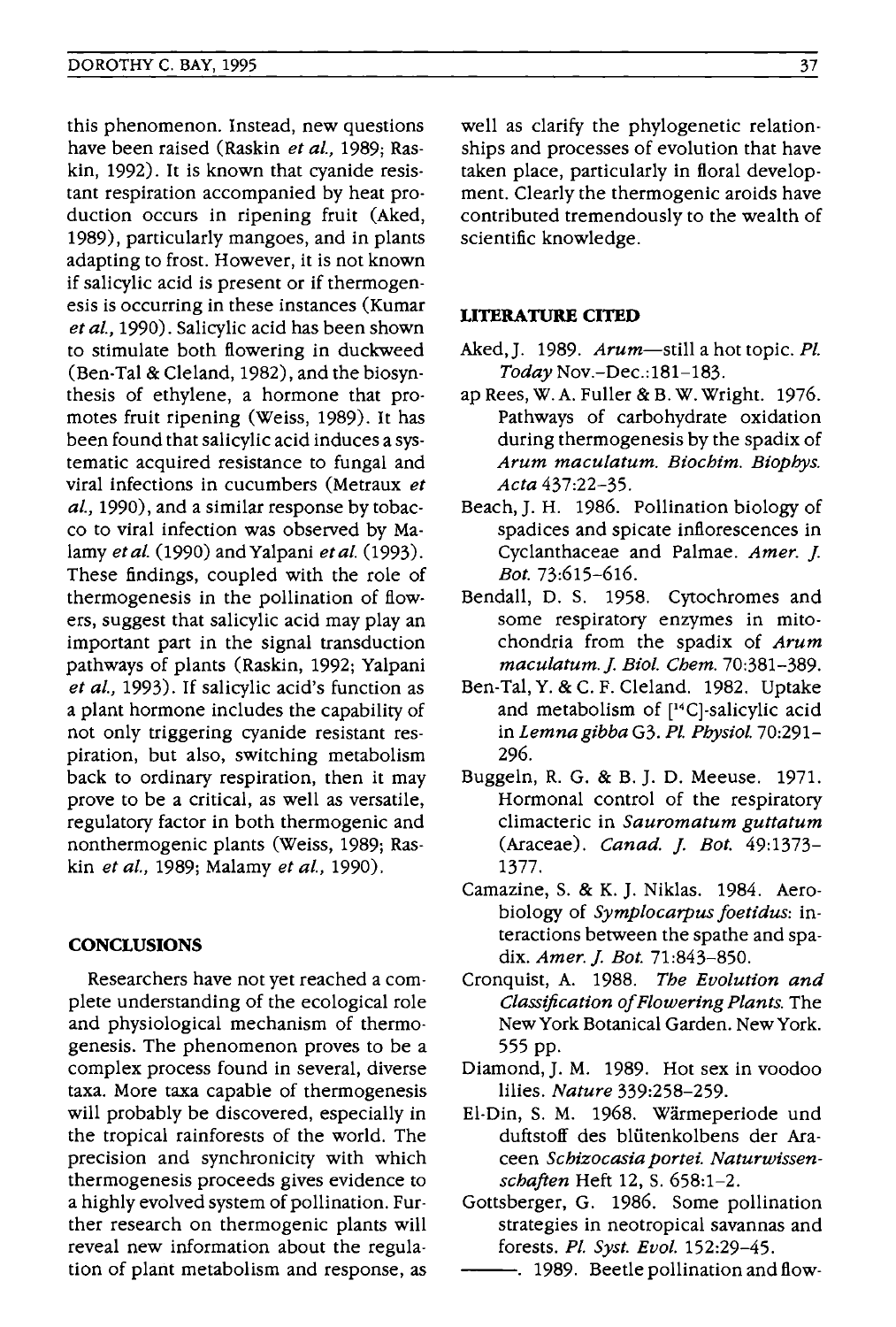ering rhythm of *Annona* spp. (Annonaceae) in Brazil. *Pl. Syst. Evol. 167:*  165-187.

- -. 1990. Flowers and beetles in the South American tropics. *Bot. Acta 103:*  360-365.
- -- & Silberbauer-Gottsberger. 1991. Olfactory and visual attraction of *Erioscelis emarginata* (Cyclocephalini, Dynastinae) to the inflorescences of *Philodendron selloum* (Araceae). *Biotropica 23:23-28.*
- Hoppe, O. 1879. Beobachtungen der warme in der bliithenscheide einer *Colocasia odora (Arum cordifolium). Nova Acta Acad. Caes. Leop. -Carol. German. Nat. Cur.* 41:197-252.
- Hutchinson,]. 1969. *Evolution and Phylogeny of Flowering Plants.* Academic Press, London and New York. 717 pp.
- Knutson, R. M. 1972a. Temperature changes in heat producing plants. *Bull.*  S. *Calif Acad. Sci. 71:54-55.* 
	- 1972b. Temperature measurements of the spadix of *Symplocarpus foetidus* (L.) Nutt. *Amer. Midi. Naturalist 88:251-254.* 
		- -. 1974. Heat production and temperature regulation in eastern skunk cabbages. *Science 186:746-747.*
- Kraus, G. 1896. Physiologisches aus den tropen III. Uber bliithenwarme bei Cycadeen, Palmen und Araceen. *Ann. Jard. Bot. Buitenzorg 13:217-275.*
- Kumar, S., B. C. Patil & S. K. Sinha. 1990. Cyanide resistant respiration is involved in temperature rise in ripening mangoes. *Biochem. Biophys. Res. Commun. 168:818-822.*
- Lamarck, J. B. 1778. *In* Flore Francaise 3, 537-539. L'Emprimerie Royale, Paris.
- Leick, E. 1915. Die erwarmungstypen der Araceen und ihre bliitenbiologische deutung. *Ber. Dtsch. Bot. Ges. 33:518-* 536.
- Malamy, ]., ]. P. Carr, D. F. Klessig & I. Raskin. 1990. Salicylic acid: a likely endogenous signal in the resistance response of tobacco to viral infection. *Science 250:1002-1004.*

Matile, P. 1958. Über die lichtabhängig-

keit der bliitenwarme von *Arum* itali~ *cum. Ber. Schweiz. Bot. Ges. 68:295-* 306.

- Meeuse, B.]. D. 1966. The voodoo lily. *Sci. Amer. 215:80-88.*
- --. 1975. Thermogenic respiration in aroids. *Ann. Rev. Pl. Physiol. 26:117-* -- & R. G. Buggeln. 1969. Time, 126.
- space, light, and darkness in the flareup of the *Sauromatum* appendix. *Acta Bot. Neerl. 18:159-172.*
- Metraux,]. P., H. Signer,]. Ryals, E. Ward, M. Wyss-Benz,]. Gaudin, K. Raschdorf, E. Schmid, W. Blum & B. Inverardi. 1990. Increase in salicylic acid at the onset of systemic acquired resistance in cucumber. *Science 250:1004-1006.*
- Moodie, G. E. E. 1976. Heat production and pollination in Araceae. *Canad.* f-*Bot. 54:545-546.*
- Nagy, K. A., D. K. Odell & R. S. Seymour. 1972. Temperature regulation by the inflorescence of *Philodendron. Science 178:1195-1197.*
- Raskin, I. 1992. Role of salicylic acid in plants. *Annu. Rev. Plant Mol. Bioi.* 43: 439-463.
- --, A. Ehmann, W. R. Melander & B.]. D. Meeuse. 1987. Salicylic acid: a natural inducer of heat production in *Arum* lilies. *Science 237:1601-1602.*
- --, I. M. Turner & W. R. Melander. 1989. Regulation of heat production in the inflorescences of an *Arum* lily by endogenous salicylic acid. *Proc. Natl. Acad. U.S.A. 86:2214-2218.*
- --, H. Skubatz, W. Tang & B. ]. D. Meeuse. 1990. Salicylic acid levels in thermogenic and non-thermogenic plants. *Ann. Bot. 66:369-373.*
- Robacker, D. C., B. ]. D. Meeuse & E. H. Erickson. 1988. Floral aroma: how far will plants go to attract pollinators? *BioScience 38:390-397.*
- Schmucker, T. 1925. Beiträge zur biologie und physiologie von *Arum maculatum. Flora 118/119:460-475.*
- Small, ]. A. 1959. Skunk cabbages, *Symplocarpus foetidus. Bull. Torrey Bot. Club* 86:413-42l.
- Smith, B. N. & B.]. D. Meeuse. 1966. Pro-